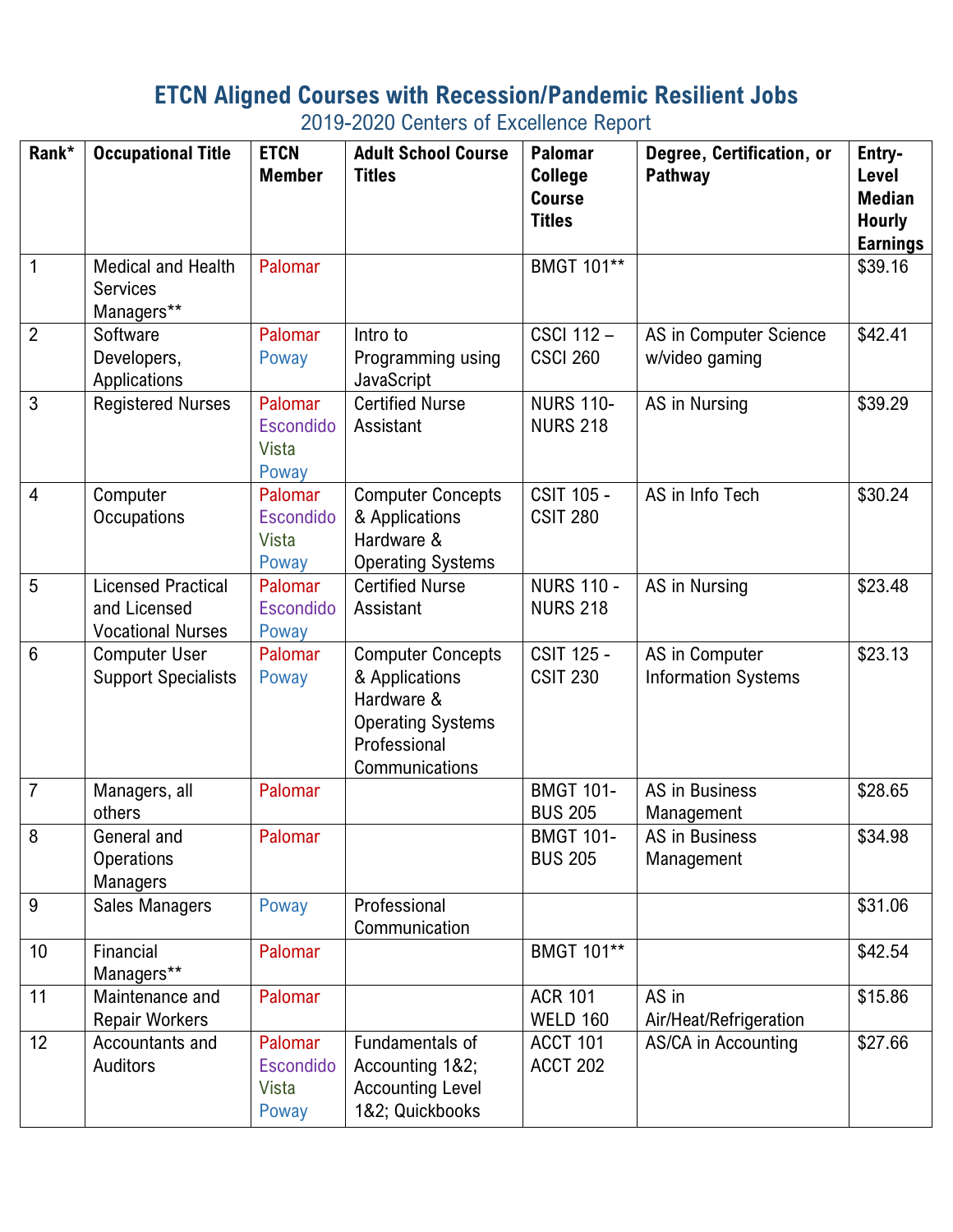| Rank* | <b>Occupational Title</b>                                                                  | <b>ETCN</b><br><b>Member</b>           | <b>Adult School Course</b><br><b>Titles</b>                                                                                | <b>Palomar</b><br>College<br><b>Course Titles</b> | Degree, Certification or<br>Pathway                              | Entry-<br>Level<br><b>Median</b><br><b>Hourly</b><br><b>Earnings</b> |
|-------|--------------------------------------------------------------------------------------------|----------------------------------------|----------------------------------------------------------------------------------------------------------------------------|---------------------------------------------------|------------------------------------------------------------------|----------------------------------------------------------------------|
| 13    | Secretaries and<br>Administrative<br>Assistants, except<br>Legal, Medical and<br>Executive | Escondido<br>Palomar<br>Poway<br>Vista | Professional<br>Communications; Intro<br>to Basic Clerical Skills;<br>Office 365; Google<br><b>Drive</b>                   | <b>ACCT 101 -</b><br><b>BUS 205</b>               | AS/CA in Admin Assist.<br>Or Certificate in Bus.<br>Info. Worker | \$16.11                                                              |
| 14    | Market Research<br>Analysts and<br>Marketing<br><b>Specialists</b>                         | Palomar<br>Poway                       | SEO and Google<br>Analytics                                                                                                | <b>BUS 155 -</b><br><b>GCMW 177</b>               | AS/CA in E-Marketing                                             | \$20.69                                                              |
| 15    | <b>Insurance Sales</b><br>Agents                                                           |                                        |                                                                                                                            |                                                   |                                                                  | \$19.81                                                              |
| 16    | <b>Medical Assistants</b>                                                                  | Escondido<br><b>Vista</b><br>Poway     | <b>Medical Assistant</b><br>Administration/Clinical<br><b>Nursing Assistant</b>                                            |                                                   |                                                                  | \$15.69                                                              |
| 17    | Medical<br>Secretaries                                                                     | <b>Escondido</b><br>Vista<br>Palomar   | Medical Billing and<br>Coding; Medical<br><b>Insurance Billing</b>                                                         | HE 100 -<br><b>BUS 88</b>                         | AS in Medical Office<br><b>Specialist</b>                        | \$16.97                                                              |
| 18    | <b>Computer Systems</b><br>Analysts                                                        | Palomar<br>Poway<br>Vista              | <b>Computer Concepts &amp;</b><br><b>Applications; Hardware</b><br>& Operating Systems;<br>Intro to Programming<br>Server+ | CSIT 125-<br><b>CSIT 230</b>                      | AS in Computer<br><b>Information Systems</b>                     | \$35.12                                                              |
| 19    | First-Line<br>Supervisors of<br><b>Food Preparation</b><br>and Serving<br>Workers          |                                        |                                                                                                                            |                                                   |                                                                  | \$13.57                                                              |
| 20    | First-Line<br>Supervisors of<br>Office and<br>Administrative<br><b>Support Workers</b>     | Palomar                                |                                                                                                                            | BMGT 101-<br><b>BMGT 295</b>                      | AS in Business<br>Management                                     | \$22.02                                                              |
| 21    | Network and<br><b>Computer Systems</b><br>Administrators                                   | Palomar<br>Poway<br><b>Vista</b>       | Server+;<br><b>NetworkingPlus</b>                                                                                          | <b>CSNT 110 -</b><br><b>CSNT 280</b>              | AS/CA in Computer<br>Network Admin                               | \$35.34                                                              |
| 22    | Inspectors,<br>Testers, Sorters,<br>Samplers, and<br>Weighers                              | Palomar                                |                                                                                                                            | MACH 125-<br><b>MACH 191</b>                      | AS in Machining Tech                                             | \$16.24                                                              |